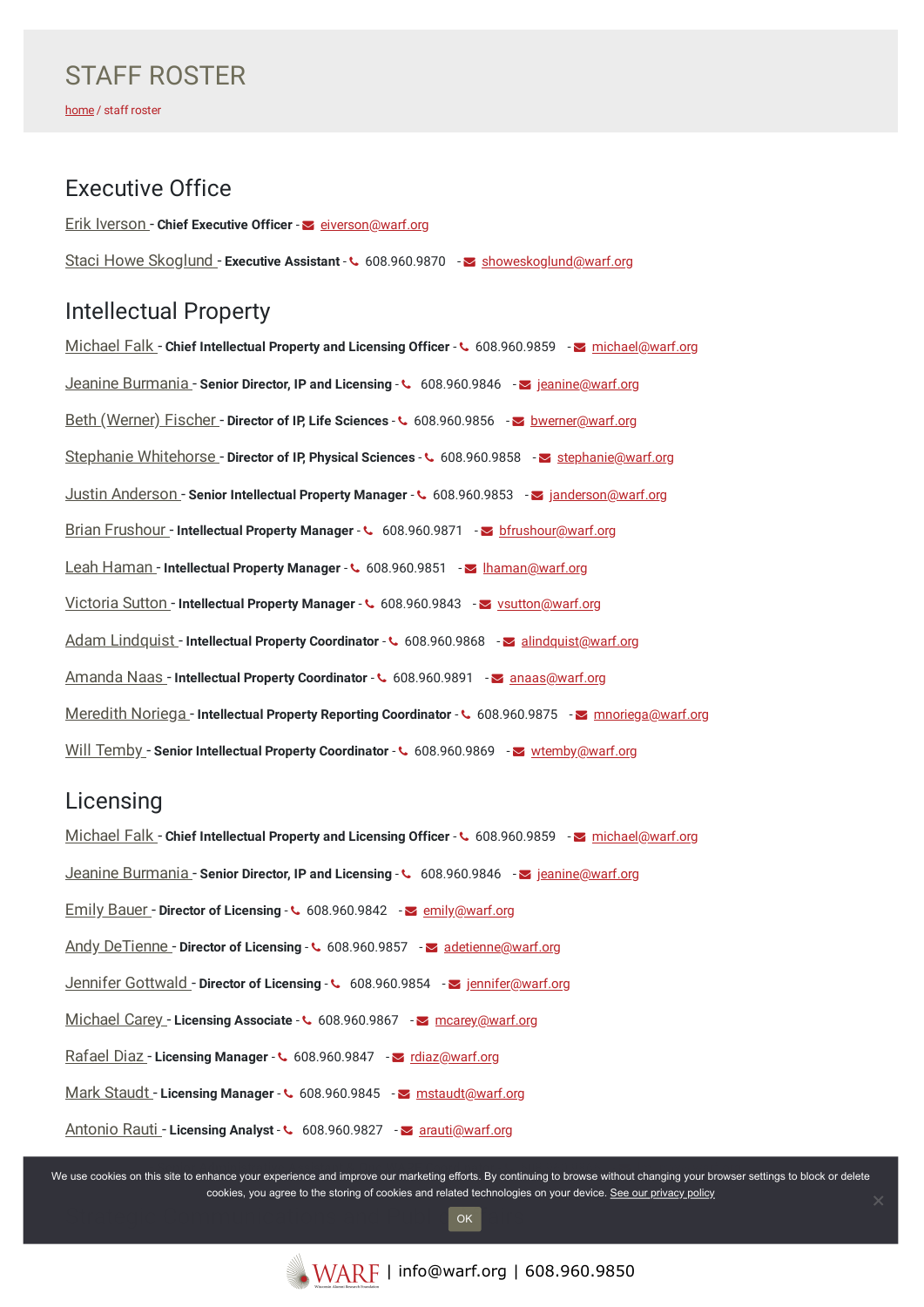Jim [Mayfield](https://www.warf.org/contact-us/jim-mayfield/) - **Graphic and Visual Assets Designer** - 608.960.9833 - [jmayfield@warf.org](mailto:jmayfield@warf.org) Chris [Najdowski](https://www.warf.org/contact-us/chris-najdowski/) - **Digital Communications Coordinator** - 608.960.9836 - [christinen@warf.org](mailto:christinen@warf.org) [Jeanan](https://www.warf.org/contact-us/jeanan-yasiri-moe/) Yasiri Moe - **Director of Strategic Communications and Public Affairs** - 608.960.9892 - [jyasirimoe@warf.org](mailto:jyasirimoe@warf.org) Kevin [Walters](https://www.warf.org/contact-us/kevin-walters/) - **Public Affairs Analyst** - 608.960.9834 - [kwalters@warf.org](mailto:kwalters@warf.org) Sally [Younger](https://www.warf.org/contact-us/sally-younger/) - **Technology Writer - C** 608.960.9835 - [syounger@warf.org](mailto:syounger@warf.org)

#### WARF Accelerator

Greg [Keenan](https://www.warf.org/contact-us/greg-keenan/) - **Senior Director, Ventures & Accelerator** - 608.960.9849 - [gkeenan@warf.org](mailto:gkeenan@warf.org) Lori [Allen](https://www.warf.org/contact-us/lori-allen/) - **Program Specialist** -  $\sim 608.960.9873$  -  $\sim$  [lallen@warf.org](mailto:lallen@warf.org) Lesli [Mark](https://www.warf.org/contact-us/lesli-mark/) - Accelerator Associate - **4** 608.960.9903 - **Imark@warf.org** 

## WARF Therapeutics

[Jonathan](https://www.warf.org/contact-us/jonathan-young/) Young - **Head of WARF Therapeutics** - 608.960.9885 - [jyoung@warf.org](mailto:jyoung@warf.org) Lori [Allen](https://www.warf.org/contact-us/lori-allen/) - **Program Specialist** -  $\sim 608.960.9873$  - allen@warf.org [Brian](https://www.warf.org/contact-us/brian-dyck/) Dyck - **Director, Head of Chemistry** - 858.449.1330 - [bdyck@warf.org](mailto:bdyck@warf.org) John [Nagel](https://www.warf.org/contact-us/john-nagel/) - **Director, WARF Therapeutics Business Development** - 608.960.9848 - [jnagel@warf.org](mailto:jnagel@warf.org) [Hongmin](https://www.warf.org/contact-us/hongmin-chen/) Chen - **Director, Head of Biology** - 617.842.3150 - [hchen@warf.org](mailto:hchen@warf.org)

### WARF Ventures

[Michael](https://www.warf.org/contact-us/michael-j-partsch/) J Partsch - **Chief Venture Officer** - 608.960.9886 - [mpartsch@warf.org](mailto:mpartsch@warf.org) Greg [Keenan](https://www.warf.org/contact-us/greg-keenan/) - **Senior Director, Ventures & Accelerator** - 608.960.9849 - [gkeenan@warf.org](mailto:gkeenan@warf.org) Jeri [Buckingham](https://www.warf.org/contact-us/jeri-buckingham/) -**Administrative Assistant** - 608.960.9894 - [jbuckingham@warf.org](mailto:jbuckingham@warf.org) Steven [Andrzejewski](https://www.warf.org/contact-us/steven-andrzejewski/) - **Venture Analyst** - 608.960.9826 - [sandrzejewski@warf.org](mailto:sandrzejewski@warf.org) [Joshua](https://www.warf.org/contact-us/joshua-carson/) Carson - **Venture Associate** - 608.960.9844 - [jcarson@warf.org](mailto:jcarson@warf.org) [Katie](https://www.warf.org/contact-us/katie-rice/) Rice - **Venture Associate, Talent Recruitment and Community Management** - 608.960.9817 - [krice@warf.org](mailto:krice@warf.org)

#### Investment

Alain [Hung](https://www.warf.org/contact-us/alain-hung/) - **Deputy Chief Investment Officer** - 608.960.9812 - [ahung@warf.org](mailto:ahung@warf.org) [Luann](https://www.warf.org/contact-us/luann-soule/) Soule - Investment Operations Analyst - ↓ 608.960.9816 - Soule@warf.org Mike [Wagner](https://www.warf.org/contact-us/mike-wagner/) - **Investment Director - €** 608.960.9811 - *M* [mwagner@warf.org](mailto:mwagner@warf.org)

## Legal

[Stephanie](https://www.warf.org/contact-us/stephanie-adamany/) Adamany - **General Counsel - €** 608.960.9862 - [sadamany@warf.org](mailto:sadamany@warf.org)

Patrick [Cooney](https://www.warf.org/contact-us/patrick-cooney/) - **Associate General Counsel - IP Transactions** - 608.960.9863 - [pcooney@warf.org](mailto:pcooney@warf.org)

.<br>We use cookies on this site to enhance your experience and improve our marketing efforts. By continuing to browse without changing your browser settings to block or delete cookies, you agree to the storing of cookies and related technologies on your device. [See our privacy policy](https://www.warf.org/privacy-policy/)

OK

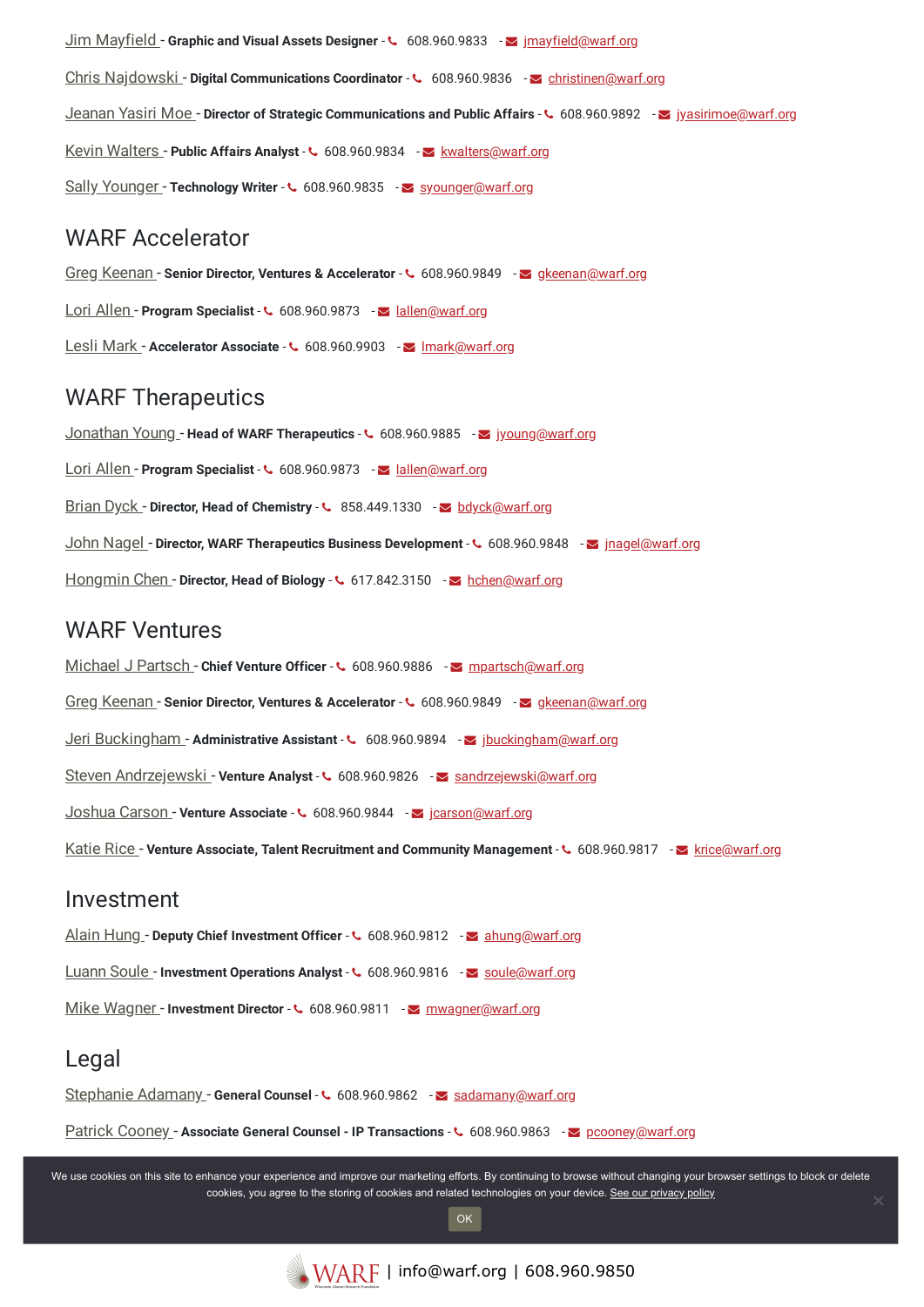John [Gransee](https://www.warf.org/contact-us/john-gransee/) - **Chief Financial Officer and Chief Operating Officer** - 608.960.9861 - [jgransee@warf.org](mailto:jgransee@warf.org) Lysa [Thoeny](https://www.warf.org/contact-us/lysa-thoeny/) - **Senior Director, Finance** - 608.960.9895 - [lthoeny@warf.org](mailto:lthoeny@warf.org) [Jessica](https://www.warf.org/contact-us/jessica-olson/) Olson - **Staff Accountant** - 608.960.9897 - [jolson@warf.org](mailto:jolson@warf.org) Lisa [Owens](https://www.warf.org/contact-us/lisa-owens/) - Accounts Payable/Accounting Specialist - **C** 608.960.9898 - **S** [lowens@warf.org](mailto:lowens@warf.org) Holly [Adams](https://www.warf.org/contact-us/holly-adams/) - Contract Manager - **4** 608.960.9830 - a [hadams@warf.org](mailto:hadams@warf.org) Maria [DiMare](https://www.warf.org/contact-us/maria-dimare/) - **Contract Manager - ↓ 608.960.9831** - <u>omational mate</u>@warf.org Susan [Langbehn](https://www.warf.org/contact-us/susan-langbehn/) - **Contract Manager (WiCell)** - 608.960.9872 - [slangbehn@warf.org](mailto:slangbehn@warf.org) Gail [Trummer](https://www.warf.org/contact-us/gail-trummer/) - Accounting Assistant -  $\cdot$  608.960.9899 - [gtrummer@warf.org](mailto:gtrummer@warf.org) Alex [Shima](https://www.warf.org/contact-us/alex-shima/) - **Senior Manager, Accounting** - 608.960.9813 - [ashima@warf.org](mailto:ashima@warf.org)

## Information Technology

Mandy [Checkai](https://www.warf.org/contact-us/mandy-checkai/) - **Applications Development Manager** - 608.960.9822 - [mandy@warf.org](mailto:mandy@warf.org) Chris [Haugen](https://www.warf.org/contact-us/chris-haugen/) - **IT Technical Manager** - 608.960.9828 - [chaugen@warf.org](mailto:chaugen@warf.org) Alex [Schemm](https://www.warf.org/contact-us/alex-schemm/) - Applications Developer - **4** 608.960.9823 - [aschemm@warf.org](mailto:aschemm@warf.org)

## Human Resources

[Maureen](https://www.warf.org/contact-us/maureen-miner/) Miner - **Director of Human Resources and Culture Advancement** - 608.960.9840 - [mminer@warf.org](mailto:mminer@warf.org) Amber [Hansen](https://www.warf.org/contact-us/amber-hansen/) - **Human Resources Manager** - 608.960.9838 - [ahansen@warf.org](mailto:ahansen@warf.org) Ann [Mabis](https://www.warf.org/contact-us/ann-mabis/) - **Benefits and Payroll Manager** - 608.960.9841 - [amabis@warf.org](mailto:amabis@warf.org)

## **Programming**

Laura [Heisler](https://www.warf.org/contact-us/laura-heisler/) - **Director of Programming** - 608.316.4392 - [laura@warf.org](mailto:laura@warf.org) Becky [Balistreri](https://www.warf.org/contact-us/becky-balistreri/) - **Administrative Assistant** - 608.316.4382 - [bbalistreri@warf.org](mailto:bbalistreri@warf.org) Shauna [Baranczyk](https://www.warf.org/contact-us/shauna-baranczyk/) - **Event Manager - ↓** 608.316.4391 - Sparanczyk@warf.org Travis [Tangen](https://www.warf.org/contact-us/travis-tangen/) - **Education and Outreach Manager** - 608.316.4385 - [ttangen@warf.org](mailto:ttangen@warf.org) Samantha [Mulrooney](https://www.warf.org/contact-us/samantha-mulrooney/) - **Program Manager** - 608.316.4390 - [smulrooney@warf.org](mailto:smulrooney@warf.org) [Morgan](https://www.warf.org/contact-us/morgan-tice/) Tice - **Event Coordinator** -  $\sim 608.316.4500$  -  $\sim$  [mtice@warf.org](mailto:mtice@warf.org)

#### **Facilities**

[Kristin](https://www.warf.org/contact-us/kristin-brown/) Brown - **Facilities Services Manager** - 608.316.4102 - [kbrown@warf.org](mailto:kbrown@warf.org) Erin [Badger](https://www.warf.org/contact-us/erin-badger/) - **Environmental, Health and Safety Specialist** - 608.316.4398 - [ebadger@warf.org](mailto:ebadger@warf.org) Toby [Briggs](https://www.warf.org/contact-us/toby-briggs/) - **Facilities Administrative Coordinator** - 608.316.4399 - [tbriggs@warf.org](mailto:tbriggs@warf.org) David [Stilwell](https://www.warf.org/contact-us/david-stilwell/) - **Dock Clerk** - 608.316.4138 - [dstilwell@warf.org](mailto:dstilwell@warf.org)

We use cookies on this site to enhance your experience and improve our marketing efforts. By continuing to browse without changing your browser settings to block or delete cookies, you agree to the storing of cookies and related technologies on your device. [See our privacy policy](https://www.warf.org/privacy-policy/)